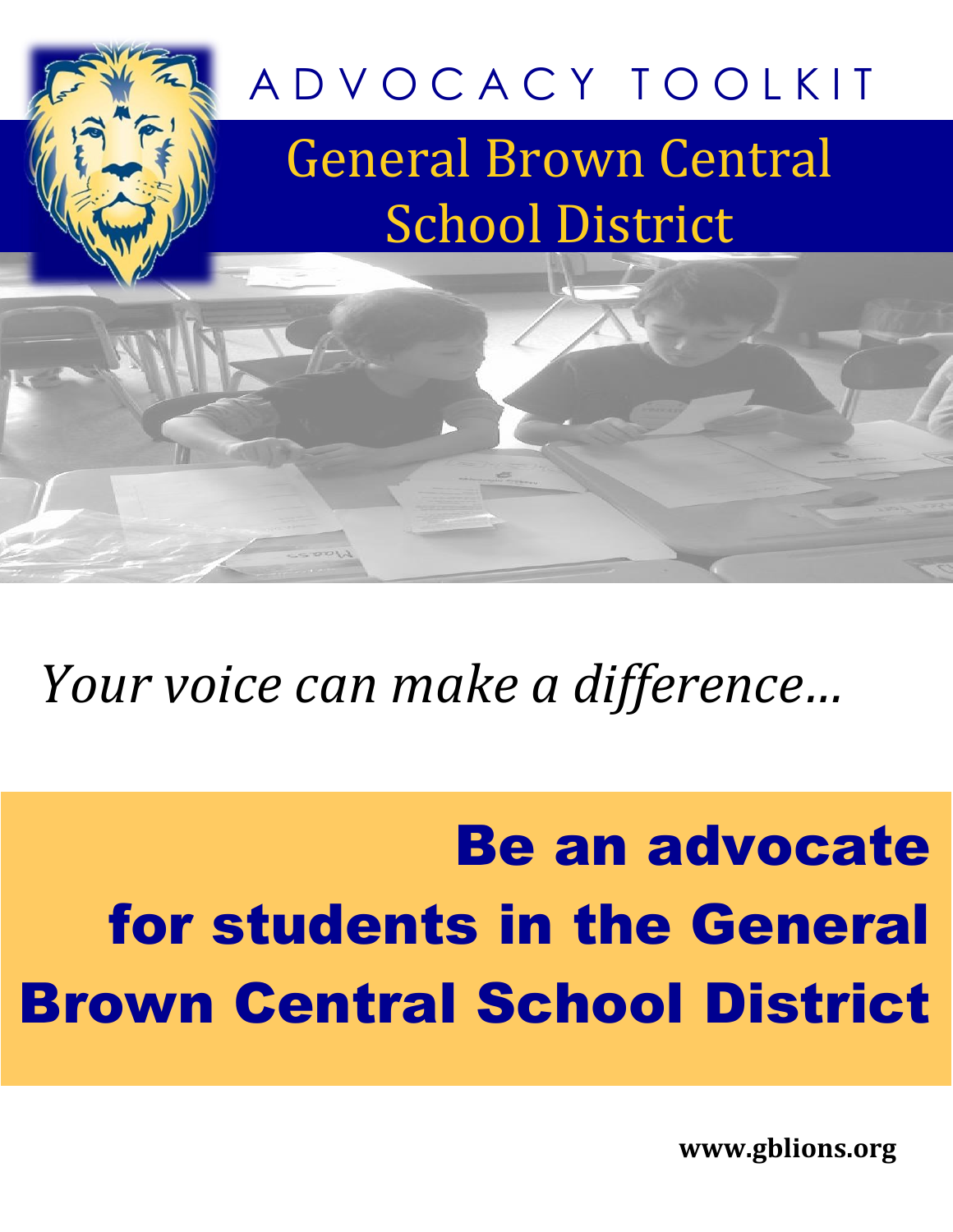

# *Your voice can make a difference…* **Be an advocate for students in the General Brown Central School District**

**General Brown - like school districts throughout New York – need to be creative in balancing their budget. The slow recovery of the national economy, coupled with the State budget deficit and the state's tax levy limit, challenges public schools to continue to provide a high-quality education to all students with significantly few resources.** 

 *District leaders at General Brown have been working with staff and community members to find creative ways to balance the budget without sacrificing the integrity of our program. Yet without consistent increases in State aid from our government leaders, General Brown residents may risk losing the high level of public education that they have come to know and value throughout the years.*

 *The time for change is now. The voices of school leaders and lobbyists for state-level education groups simply are not enough, as recent legislative sessions have shown. Elected officials need to hear from you, their constituents. They need to hear from the people that are most directly impacted by their decisions (or indecisions) year after year – the students, parents, employees, residents, community groups and business owners of General Brown.*

# **But what can I do?**

 *Advocacy takes many forms. It could be a note to an elected official, a comment made during a public forum, a letter to a newspaper editor or formal testimony at public hearings. It could be as simple as chatting with neighbors to clear up misunderstandings about education issues or sharing education-related stories with a local civic organization during monthly meetings.*

 *Becoming an advocate for education is not as hard as you might think. Anyone can become involved, at any level they choose. The only prerequisite necessary is a desire to fight for our students and our community schools.*

 *Effective advocates do their homework. They know the issues and plan their communication. Most of all, they give their time to advance their cause.*

 *In this packet, you will find several tools to help you become an advocate for education and for GBCSD. Thank you for taking the time to advocate on behalf of the children of General Brown and for helping to ensure that they receive the high-quality education they deserve.*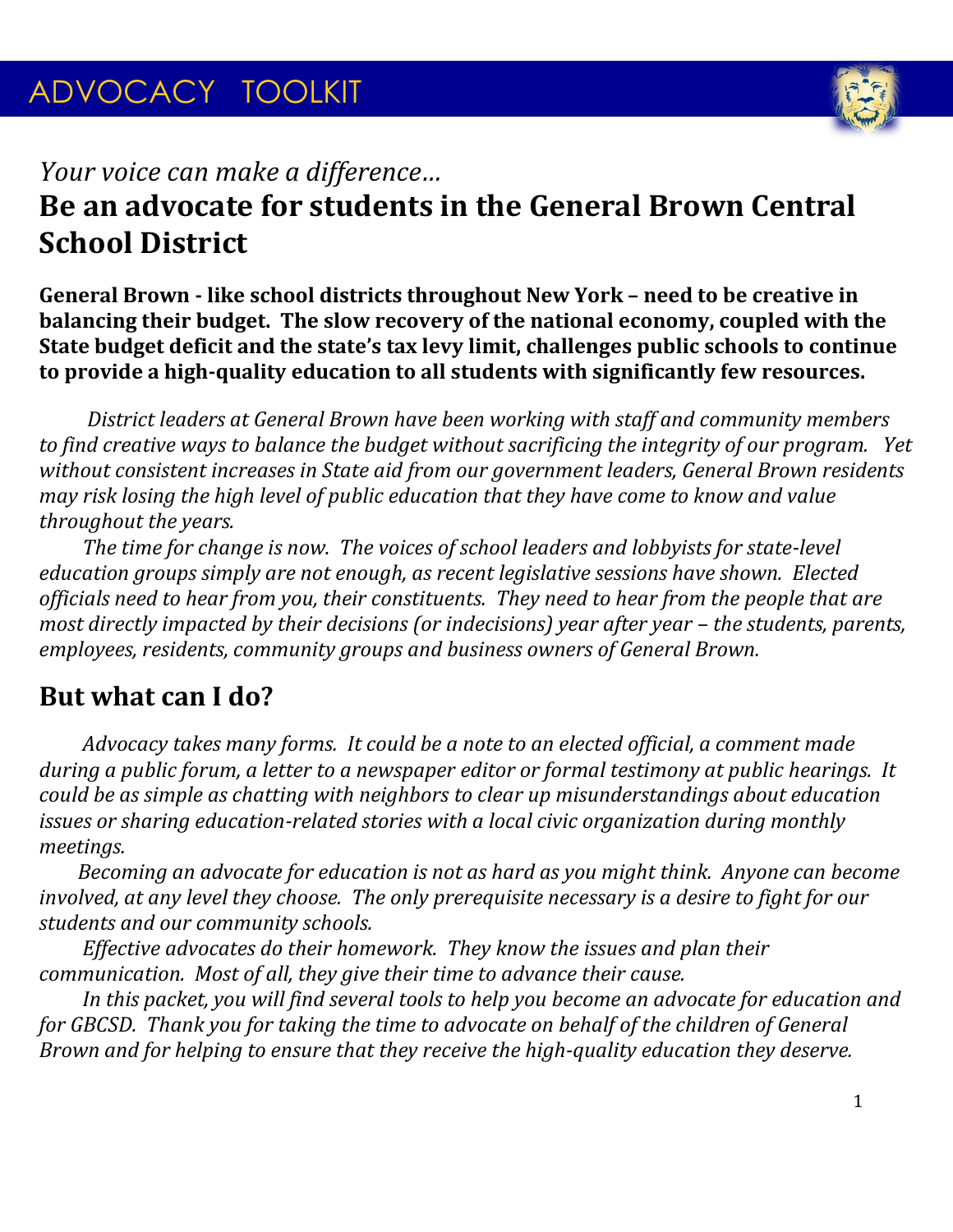

# **Advocacy Checklist**

Concerned citizens often wonder what they can do to help their local students and schools. *The answer:* Complete one or more of the items on the advocacy checklist below. Then encourage your friends and neighbors to do the same.

## **Empower Yourself**

- Choose an issue affecting General Brown and learn about that issue (Action Step #1 – see page 3)
	- Hone and deliver a "laser talk" to someone about the issue you choose (Action Step #2 – see page 4)

## **Advocate with your legislators**

- Send a letter or email to local legislators (Action Step #3 – see page 4)
- Establish a relationship with legislators' aides (Action Step #4 – see page 4)
- Schedule face-to-face meetings with legislators and ask them to take a leadership role on your selected issue (Action Step #5 – see page 4)
- Invite legislators to special events at schools
- Ask questions at legislators' town hall meetings

# **Advocate through the media**

- Write a letter to a newspaper editor and send your published letter to local legislators
	- Copy editorials or newspaper articles about your issue and send them to local legislators

## **Advocate in the community**

- Organize a letter-writing campaign
- Speak to a local community group
	- Use social media to spread the word about what you are advocating for

#### **How can I have a good discussion with a legislator?**

Follow these tips to engage in productive, back-and-forth discussions with legislators, even when you don't agree on the issues.

- **Be brief.** Stick to your key points. Legislators will appreciate your respect for their busy schedules.
- **Be respectful, but also confident and direct.** A thoughtful discussion gives both sides an opportunity to come to an agreement, while a divisive argument makes both sides want to win. So keep it civil while standing up for your beliefs.
- **Be clear and specific.** Let legislators know exactly what you want them to do (e.g. vote in favor of a bill, sponsor legislation) in a way that requires them to give you a "yes" or "no" response.
- **Be accurate.** Research your issue so you can answer legislators' questions. Promise to follow up on any question for which you don't immediately have an answer.
- **Be honest about your concerns.** Paint the real picture of your situation, even if it is scary. Share the ramifications for your community's schools and children. Use personal or compelling stories and facts.
- **Be timely and persistent.** If an issue has a deadline, make sure you give legislators enough time to respond to the issue. Regular reminders about the importance of the issue from multiple advocates can increase the likelihood that legislators will pay attention to the issue.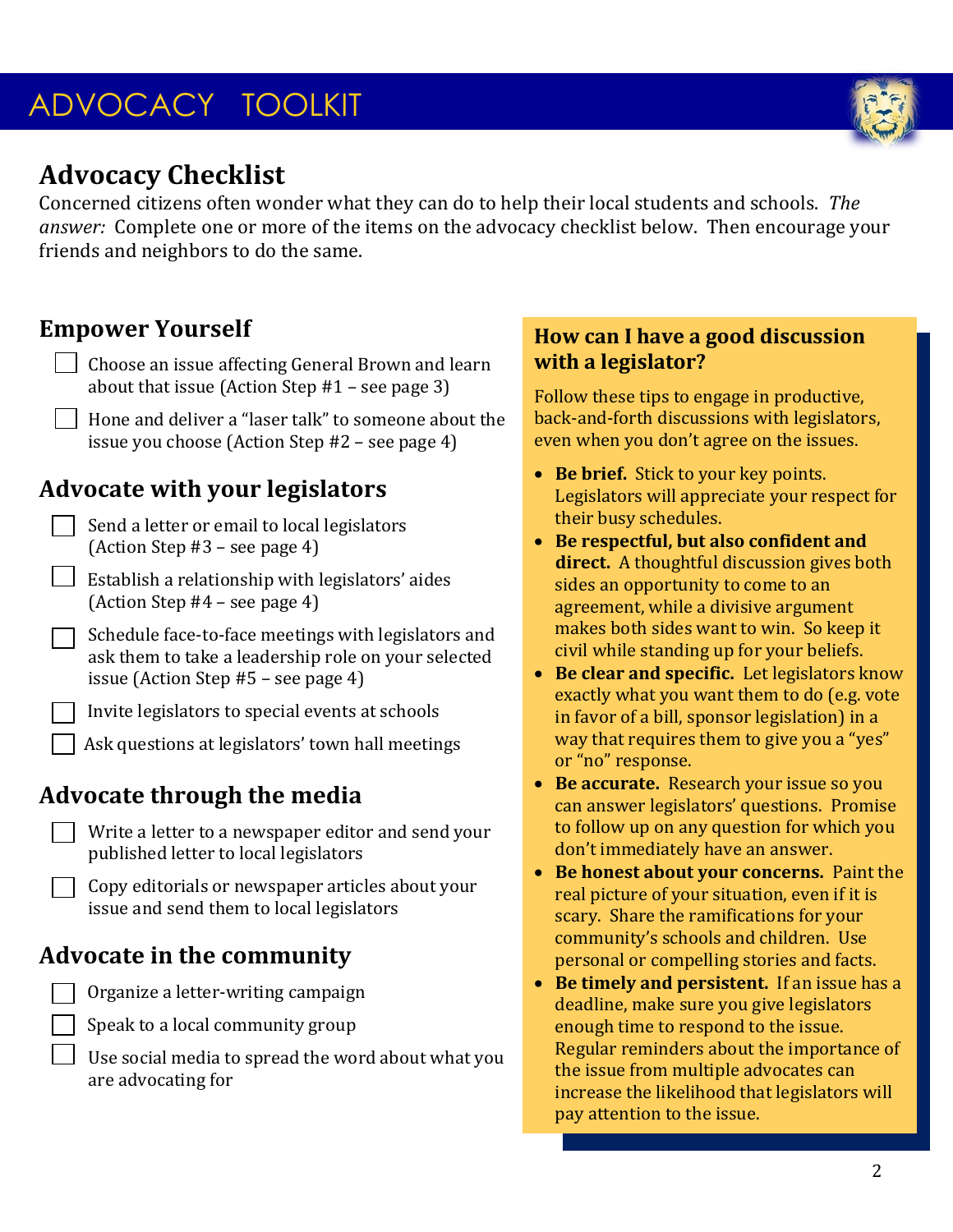

# **How can I be an advocate for my local school?**

#### *Action Step #1*

### **Learn about the issues affecting your schools.**

#### **Unfair distribution of state aid**

After a court order in 2003, New York adopted a new school finance formula that was meant to adjust for need and cost in each district. The Foundation Aid formula was supposed to ensure a fairer, more predictable distribution of aid, but it has yet to be fully implemented.

The current state aid distribution system appears to distribute funds at least partly based on the philosophy of making sure every school district gets a share. In practice, this means well-funded districts in wealthier communities receive a level of state aid (allowing for expanded programs and services) that is disproportionate in terms of need when compared to less funded districts that would benefit more from the aid. Furthermore, General Brown is negatively impacted by the property wealth factor used in state aid distribution.

In September 2012, a report on school funding by the Center for American Progress found that New York has a "regressive" state aid distribution system where inequity in funding persists.

**Solution:** State aid should be distributed based on the actual cost of providing a sound, basic education for every student in a way that fairly compensates for differences in community costs, needs and resources. This would allow school districts to provide equal educational opportunities for all students.

#### **Aid lost to Gap Elimination Adjustment** The Gap Elimination Adjustment (GEA) was introduced in 2010 as a way for the state

overall Foundation Aid due to schools. New York schools have lost more than \$9 billion in promised school aid (General Brown has lost more than 7.8 million dollars).

Under the property tax levy limit or "cap," less funded districts are less able than wealthier districts to compensate for this loss of state aid by raising local revenue through school taxes.

**Solution:** Eliminating the property wealth factor in the State aid formula.

#### **Lack of substantial mandate relief**

The state and federal governments and the Board of Regents regularly create laws and regulations – known as mandates – that provide schools with guidance on daily operations. Schools in New York are subject to several hundred mandates, and districts that don't adhere to them can lose money through lawsuits and the withdrawal of other aid funds.

Some estimates suggest that 76 percent of typical school district expenditures are either directly or indirectly related to mandates, many of which are not fully funded. Of the 151 mandates that represent the greatest challenges to school districts in terms of financial burden and required time, 69 percent come with no funding.

(*source: www.p12.nysed.gov/fmis/mandaterelief*)

For many districts, fulfilling all mandates while staying within the property tax levy limit has meant ongoing reductions in non-mandated programs and services for students as well as the loss of staff positions.

**Solution:** The best, most viable solution is to ensure that there are no more unfunded or underfunded state mandates.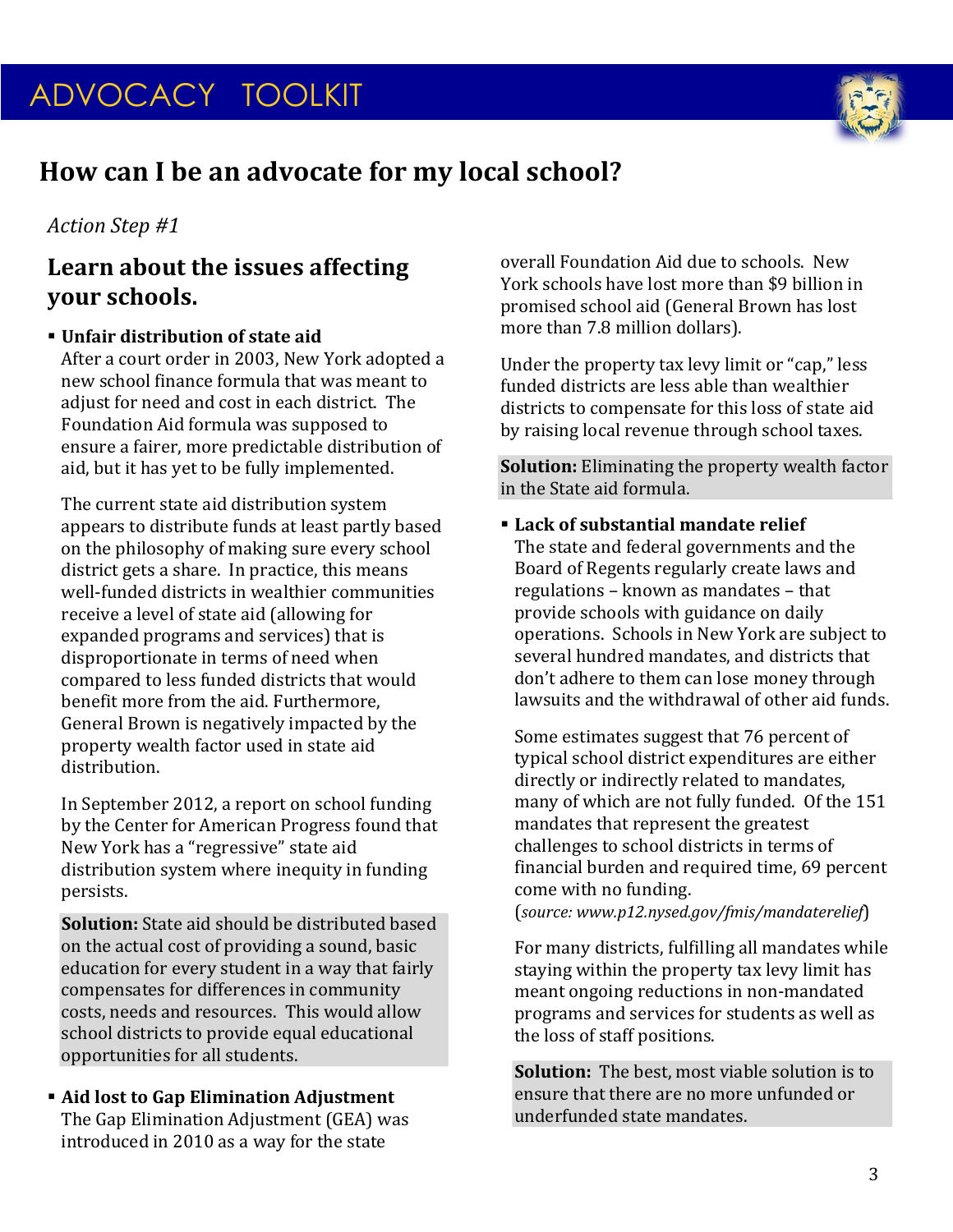#### *Action Step #2*

## **Develop a "laser talk."**

Deliver your messages more effectively by telling gripping stories in brief presentations known as "laser talks."

#### **Identify the PROBLEM**

Focus first on identifying a problem you want your listener to know about. Try to connect the problem to an issue the listener already cares about

#### **Present a SOLUTION**

Next, inform the listener about a solution to the problem you just presented. Give examples of how the solution would work and why it would be effective.

#### **Issue a call to ACTION**

Calls to action should be concrete, specific and include a "yes" or "no" question.

 **Work in a personal story** Try to include a compelling, personal story that expands on your laser talk.

#### *Action Step #3*

## **Write letters to your legislators.**

Legislators often report that their inaction on an issue is simply because not enough people contacted them about it. Writing a letter is a simple way to ensure your legislators know how you want to be represented. When writing a letter:

- *Include the same points that you defined in your laser talk. The letter should include an introduction, problem statement, proposed solution, conclusion and call to action. (A sample letter is attached)*
- *Keep your letter short; a single page is best.*
- *Be concise and specific, but add a personal touch. Handwritten letters get the most attention.*

#### *Action Step #4*

# **Develop a relationship with your legislators' aides**

Sometimes knowing legislators' aides can be just as valuable as knowing the legislators. Aides often have a great deal of influence on the assembly members and senators for whom they work as well as more time to devote to concerns. Try to build great relationships with these essential staff members.

#### *Action Step #5*

## **Meet face to face with your legislators.**

Ideally, your first meeting with a legislator should be before a problem arises. It's best to schedule a personal meeting in a legislator's local district office. Keep in mind these additional tips for an effective meeting:

- **Be on time.** Legislators have full schedules and may not be available if you arrive late.
- **Be concise.** Stick to your message and expect no more than 15 minutes for a meeting.
- **Be flexible.** If your legislator is late or can't attend, convey the same message you had planned to deliver to the legislator's aide.
- **Be pleasant and appreciative.** Niceness and a bit of humor can make your visit memorable.
- **Be passionate, not emotional.** Emotional pleas often make others uncomfortable.
- **Be prepared.** Make sure you understand the arguments in opposition to your issue and have talking points prepared to combat them. Answer any questions your legislator may have and promise to follow up if you don't immediately have an answer available. Have some materials that are relevant to your issue to leave behind.
- **Be personal about your issue.** Speak with passion about local children, local jobs, the local economy, local taxes, etc.